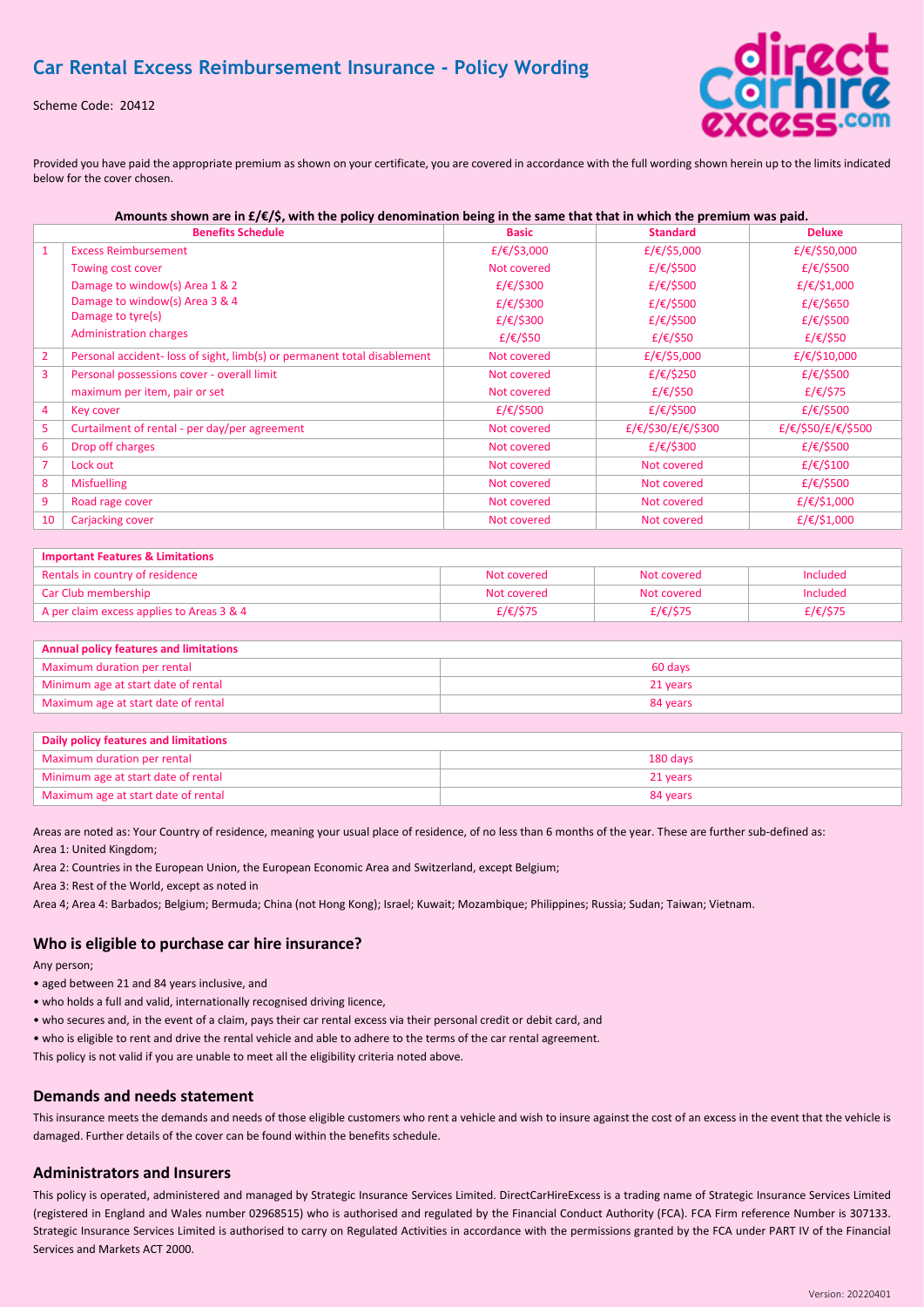This insurance is underwritten by Guardrisk Insurance Company Mauritius Ltd PCC authorised and regulated by the FSC in Mauritius (Registration number: C142417/C1/GBL). Guardrisk Insurance Company Limited manages annual premium income of US \$700 million and has assets of US \$1 billion. Guardrisk Insurance Company Limited are wholly owned by MMI Holdings who are listed on the Johannesburg Stock Exchange. MMI employ over 17,500, with operations in 18 countries.

# **Separate Contracts**

You have entered into a contract of insurance with Guardrisk Insurance Company Mauritius Ltd PCC and a separate contract with DirectCarHireExcess to arrange and administer the policy.

# **Financial Services Compensation Scheme**

Guardrisk Insurance Company Mauritius Ltd PCC authorised and regulated by the FSC in Mauritius (Registration number: C142417/C1/GBL) and is not part of the Financial Services Compensation Scheme (FSCS) in the event of it becoming insolvent.

## **Data Protection Statement**

Your data will be held in accordance with the General Data Protection Regulation (GDPR) (EU) 2016/679. Please refer to our separate data protection statement policy which is available here [www.directcarhireexcess.com/downloads](http://www.directcarhireexcess.com/downloads)

# **Data Retention Policy**

We will only retain your personal data for periods necessary to meet the business needs of the company and a period thereafter as defined by the company's executive team.

Please refer to our separate document retention policy which is available here: [www.directcarhireexcess.com/downloads](http://www.directcarhireexcess.com/downloads)

## **Jurisdiction and law**

You and we are free to choose the laws applicable to the policy. Unless otherwise agreed by us in writing the law applicable will be English law.

## **Your right to cancel this insurance**

Should you decide within 14 days of receipt of the policy documents that this insurance does not meet your needs then you can cancel it and obtain a refund of premium by notifying Strategic Insurance Services Limited, 36-38 Church Road, Burgess Hill, West Sussex, RH15 9AE, provided that you notify us no later than the start date of cover shown in your certificate.

## **Introduction**

Please take a little time to read and understand what we will cover and what we will not cover under your insurance contract, along with what you should do in the event of a claim to avoid any frustration or disappointment. This policy wording explains the detailed terms of your insurance. We have tried to make this insurance contract easily understood by you, the customer, in an effort to eliminate unrealistic expectations if an unfortunate incident should occur. At the same time let us assure you that if something occurs that is covered by this insurance contract, then we will try our best to provide you with a high level of timely and courteous service.

## **What makes up this policy?**

This policy and the certificate of insurance must be read together as they form your insurance contract.

## **Monetary limits**

We will insure you up to the amounts shown in the benefits schedule in respect of each car rental agreement you enter during the period of insurance.

## **Period of insurance**

This is the period for which we have accepted the premium as shown in your certificate of insurance. During this period any car rental agreement not exceeding 180 days in respect of a single car rental agreement or 60 days in respect of an annual policy is covered.

There is no cover offered by your policy whatsoever for a car rental agreement which is longer than 180 days in respect of a single car rental agreement or 60 days in respect of an annual policy. This would include not covering you, regardless of your incident date, for any claim that relates to a booked car rental agreement that is longer than 180 days in respect of a single car rental agreement or 60 days in respect of an annual policy duration. In all cases, cover will take effect from the time you take legal control of the rental vehicle and will cease at the time the car rental company assumes control of the rental vehicle, whether at its business location or elsewhere.

# **Territorial limits**

**NOTE: This policy does not cover rentals in Armenia, Dominican Republic, Iceland or Jamaica.**

*Applicable as shown on your certificate of insurance. Please note that under Standard cover, rentals in your usual country of residence are not covered. Europe, means: All EEA countries, plus Switzerland. Excluding Iceland. Worldwide, means: Worldwide, excluding Armenia, Dominican Republic & Jamaica.*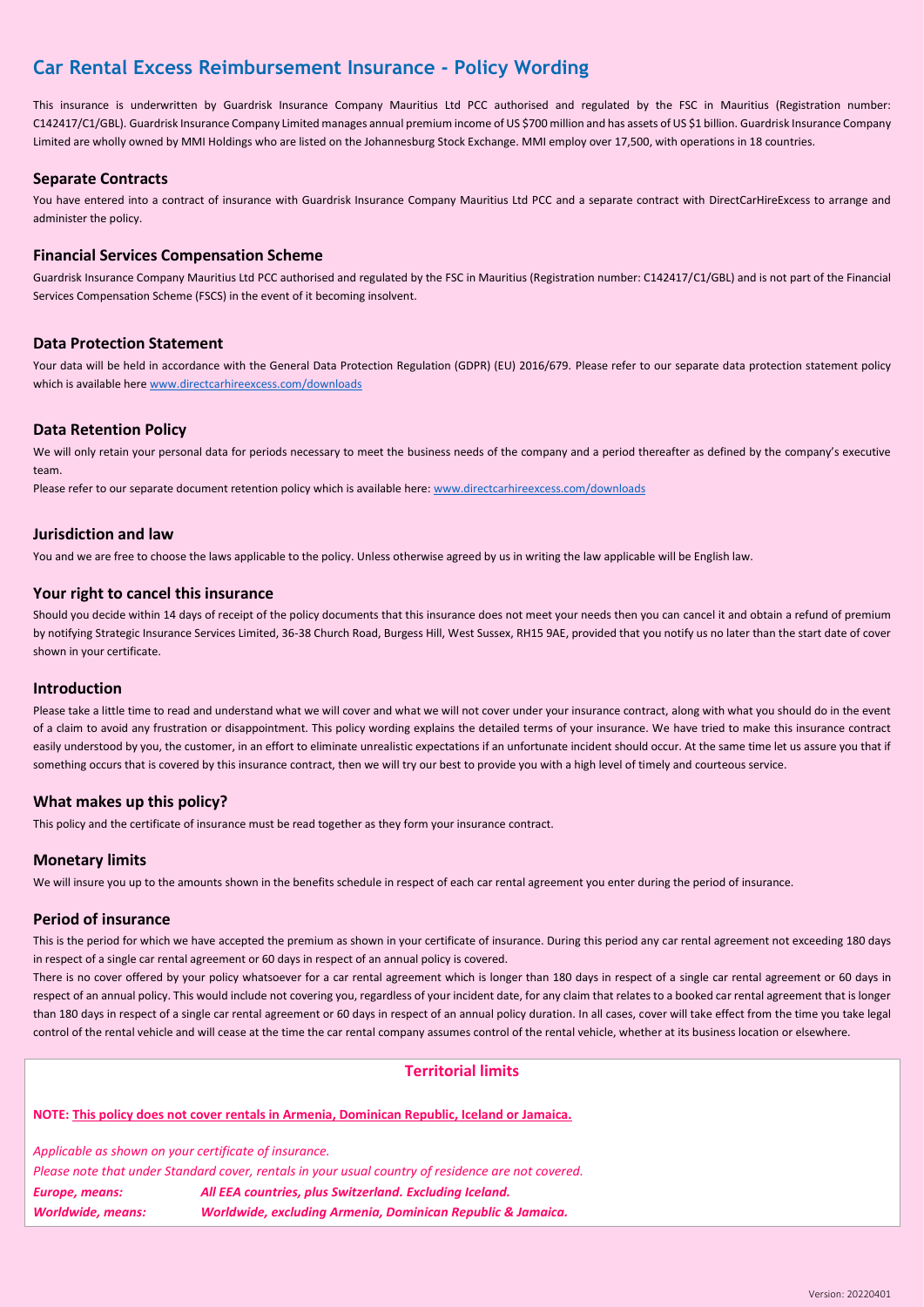## **Definitions**

Any word defined below will have the same meaning wherever it is shown in your policy. These definitions have been listed in alphabetical order.

*Accident/accidental* means a sudden, unexpected event caused by something external and visible, which results directly in loss, damage or physical bodily injury.

Act of terrorism means an act, including but not limited to the use of force or violence and/ or the threat of any person or group of persons whether acting alone, or on behalf of, or in connection with any organisation, or government, committed for political, religious, ideological or similar purposes including the intention to influence any government and/ or the public, or any section of the public in fear.

*Administrator* means Strategic Insurance Services Limited, 36-38 Church Road, Burgess Hill, West Sussex, RH15 9AE.

*Bodily injury* means an identifiable physical injury sustained by you caused by sudden, unexpected, external and visible means.

Car Club means a commercial operation in business to allow paid-up members to rent and use a vehicle that is owned by the Club on an hourly or daily basis. This does not include privately owned vehicles made available as part of a car-pooling or car sharing or similar arrangement.

Car rental agreement means the contract provided by a car rental company in respect of the provision of a rental vehicle that is signed by the lead named driver and that states the excess for which a lead named driver is responsible.

*Car Rental Company* means a commercial operation in business to rent out vehicles that is fully licensed, where applicable, by the regulatory authority of that country, state or local authority.

*Certificate of insurance* means an insurance validation certificate issued which describes who is covered under this policy.

*ClaimEz* means the administration system owned and managed by Strategic Insurance Services Limited.

*Country of residence* means your usual place of residence, of no less than 6 months of the year. These are further sub-defined as:

Area 1: United Kingdom;

Area 2: Countries in the European Union, the European Economic Area and Switzerland, except Belgium

Area 3: Rest of the World, except as noted in Area 4;

Area 4: Barbados; Belgium; Bermuda; China (not Hong Kong); Israel; Kuwait; Mozambique; Philippines; Russia; Sudan; Taiwan; Vietnam.

*Excess* means the amount for which you are held responsible under the terms of the car rental agreement as a result of the physical loss of or damage to the rental vehicle, including fire, vandalism, theft and loss of use. This includes up to £/€/\$50 in total in respect of administration and handling charges raised by the car rental company in connection with any loss of or damage to the rental vehicle.

*Insurance Premium Tax (IPT)* means a Government tax which must be paid by you in addition to the insurance premium.

*Occupying* means travelling in, getting into or getting out of any rental vehicle.

*Personal possessions* mean luggage, clothing and personal items which are owned by you. The following are not included in the definition; animal skins, antiques, bicycles, binoculars, bonds, buggies, computer games and computer game consoles, , contact or corneal lenses, coupons, diving equipment, documents of any kind, furs, marine and craft equipment, money, motor vehicles, musical instruments, prams, sailboards or related equipment or fittings of any kind, securities, stamps, surfboards, travellers cheques, and any portable electrical equipment: including but not limited to phones, telecommunications equipment of any kind, computers, music/video players and receivers.

**Policy** means your certificate of insurance, this policy and endorsements.

**Public highway** means any road made or unmade that is intended for use by the general public.

Rental vehicle means any one private car hired under a contract on a hourly, daily or weekly basis from a car rental company during the period of insurance. The definition of a rental vehicle does not include;

**a.** a rental vehicle; i. with a retail purchase price in excess of £/€/\$50,000. ii. which is over 20 years old. iii. which has not been manufactured for 10 years or more.

**b.** the rental of a motor home, trailer, caravan, van, truck, non-passenger carrying vehicle, vehicle that carries more than 9 people including the driver, motorcycle, moped, motorbike, off-road vehicle or a recreational vehicle (being any vehicle with temporary or permanent living or accommodation facilities).

c. the rental of privately-owned vehicles made available as part of a car-pooling, car sharing or similar arrangement.

*Single item* means any one article, pair, set or collection owned by you.

*UK, United Kingdom* means England, Scotland, Wales, Northern Ireland, the Channel Islands and the Isle of Man.

*Under body of the vehicle* means the underside of the vehicle excluding bumpers and trim.

*Valuables* means articles made of or containing gold, silver or other precious metals, jewellery, leather goods, furs, camcorders, photographic equipment, precious or semiprecious stones, silks, telescopes, binoculars, watches, computer equipment, computer games & computer game consoles, cameras, compact disc players, MP3 players & iPods, sunglasses, spectacles, mini-disc players, owned by you.

*We, us* and *our* means Strategic Insurance Services Limited.

You and your means the person(s) named and included on the certificate of insurance which attaches to this policy, up to a maximum of 4 persons. Any one of these must be the lead named driver on the rental agreement. **In respect of annual policies, you must all live at the same address and no more than one vehicle can be hired at any one time.**

## **Section 1**

### Reimbursement

You are covered up to the amount shown in the benefits schedule if, as a result of any physical loss or damage to the rental vehicle for which you are responsible under the terms of the car rental agreement, you;

**a.** incur costs relating to the damage cost or excess, whichever is the lower, following a valid claim under your car rental agreement, and/or

**b.** incur towing costs following physical loss or damage to or mechanical breakdown of the rental vehicle, and/or

c. incur loss of use charges relating to the number of days taken to repair the vehicle.

This section includes loss or damage to windscreens and any auto glass, to the rental vehicle roof, tyres and the under body of the rental vehicle.

**You are not covered for**

**a.** under Standard cover only, for any rental in your usual country of residence or any Car Club usage.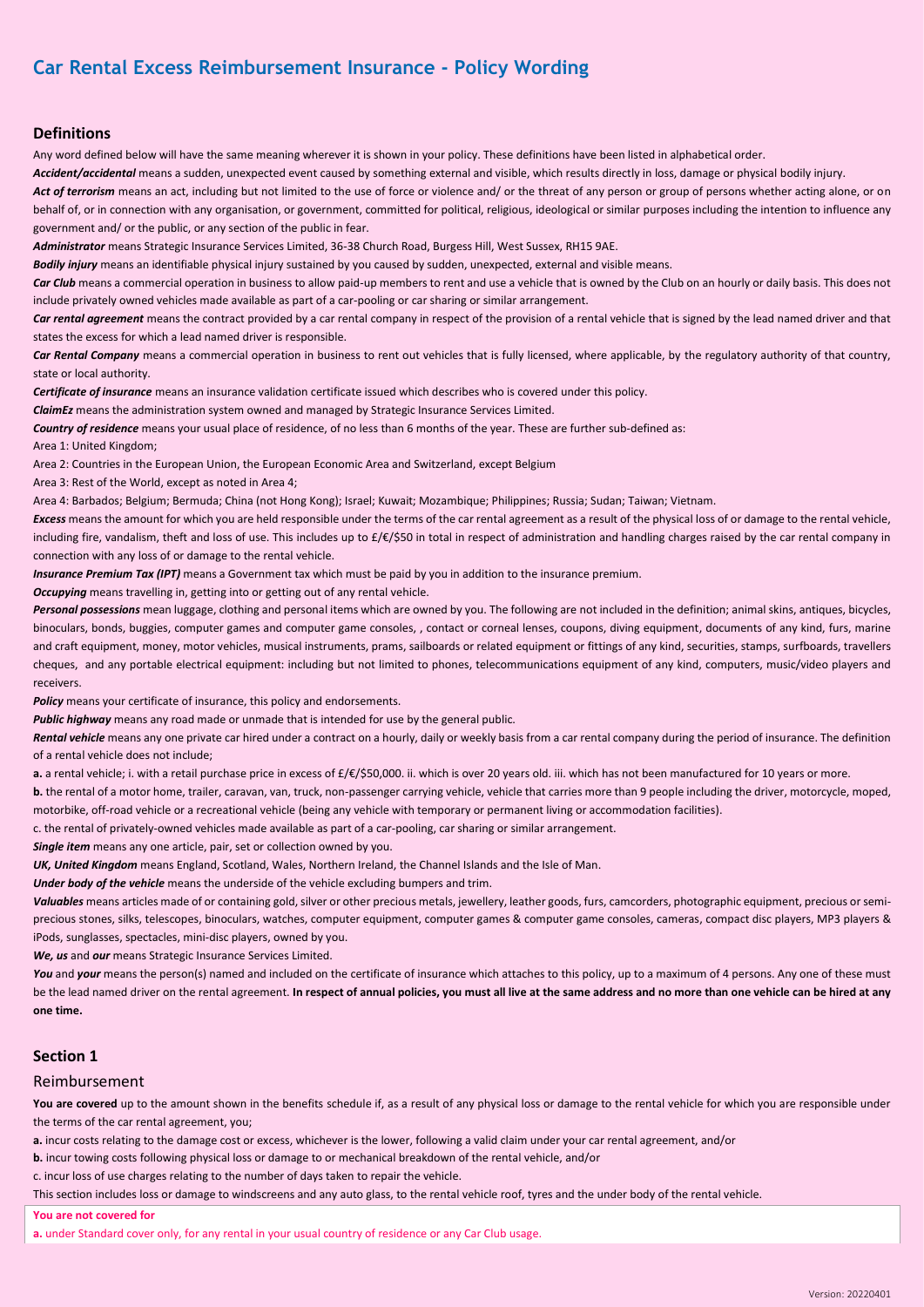**b.** any claim in respect of the excess if a third party is responsible for the damage to the rental vehicle and, as a result, the car rental company will be or have reimbursed the excess amount to you.

- **c.** any costs greater than £/€/\$50 (or currency equivalent) relating to administrative or handling fees charged by the car rental company in connection with any loss of or damage to the rental vehicle,
- **d.** any cost relating to transaction or fixed fees, postal or carriage fees, fuel charges or anything of a similar nature.
- **e.** any claim where you have not met the terms of your car rental agreement.
- **f.** any claim in respect of loss of use of the rental vehicle which is due to your disinclination to use the rental vehicle.
- **g.** any claim for towing costs or loss of use of the rental vehicle which are not as a result of any physical loss or damage to or mechanical breakdown of the rental vehicle for which you are responsible under the terms of the car rental agreement.
- **h.** Costs applied by a rental company for the correction of any damage to a vehicle, which an independent expert attests, is not reasonable or customary.
- **i.** the first £/€/\$75.00 of any claim if your Country of Residence is Area 3 or Area 4.
- j. Any claim made on a daily or single trip policy if the driver at the time of the incident is not named in the Certificate.
- k. Any claim for a car rental excess, not secured and with via a personal credit or debit card.

### *Special conditions and factors relating to claims*

a. you must not pay the rental company for any damage in excess of £/€/\$5,000 and instead you must refer the rental company to us for us to liaise with them on your behalf. Speak to your card provider to prevent the payment if required to protect your finances.

b. you must provide us with written confirmation from the car rental company, as to whom the car rental company hold responsible for the damage to the rental vehicle. c. if a known third party is responsible for the damage caused, the rental company may initially hold you responsible for the full excess but then refund you once their recovery from the third party is complete.

d. if no known third party is available, the rental company may initially hold you responsible for the full excess amount but then they will refund you the difference between the actual repair cost and the excess if the actual repair cost is lower.

e. you must provide us with the itemised final invoice from the car rental company which confirms:

i. The final cost of the repairs to the rental vehicle, and

ii. The final amount the car rental company have charged you in respect of your excess under the car rental agreement. This should reflect any reduced excess amount as per points b and c above.

f. In respect of any claim for loss of use of the rental vehicle, you must provide written evidence from the car rental company confirming that the rental vehicle is unroadworthy for the remainder of the car rental agreement due to the damage sustained. Loss of Use benefits are limited to the daily rate You were charged in respect of the Rental Agreement against which you are claiming.

g. If you are not provided with sufficient proof of the amount charged to substantiate this claim, we will work in conjunction with you to obtain this information from the rental company and/or your credit card company, which may delay your claim.

**Please also refer to the general conditions and exclusions that apply to the whole policy.**

## **Section 2**

## Personal accident

#### *Applicable to Deluxe Cover only.*

You are covered up to the amount shown in the benefits schedule for one of the following losses resulting from an external accident resulting in your death, loss of limb(s), loss of sight or permanent total disablement. No benefits shall be paid for more than one loss suffered.

*Please note* the death benefit will be paid to the deceased persons' estate.

## **Special definitions relating to this section**

Loss of limb means loss by permanent severance of an entire hand or foot or the total and permanent loss of use of an entire hand or foot.

Loss of sight means total and irrecoverable loss of sight which shall be considered as having occurred;

**a.** in both eyes if your name is added to the Register of Blind Persons on the authority of a fully qualified ophthalmic specialist and

**b.** in one eye if the degree of sight remaining after correction is 3/60 or less on the Snellen scale.

*Permanent total disablement* means physical or mental impairment that has a substantial and long-term adverse effect on your ability to carry out any form of employment and at least three of the following normal day to day activities;

- **a.** dressing and undressing.
- **b.** personal hygiene.
- **c.** getting up and down a flight of stairs.
- **d.** getting in and out of a bed or chair.
- **e.** general household duties including cleaning, ironing or shopping.
- We will consider that you are unable to perform an activity when the following applies;
- **a.** you are unable to perform the activity even with the use of equipment, and
- **b.** you always need the help of another person to perform the activity.

## *Special conditions*

The accident giving rise to the loss under this section of cover must;

**a.** be sustained as a result of you occupying any rental vehicle, or you being struck by any motor vehicle during the duration of the car rental agreement.

**b.** result in a loss occurring within 180 days of the date of the accident.

**Please also refer to the general conditions and exclusions that apply to the whole policy.**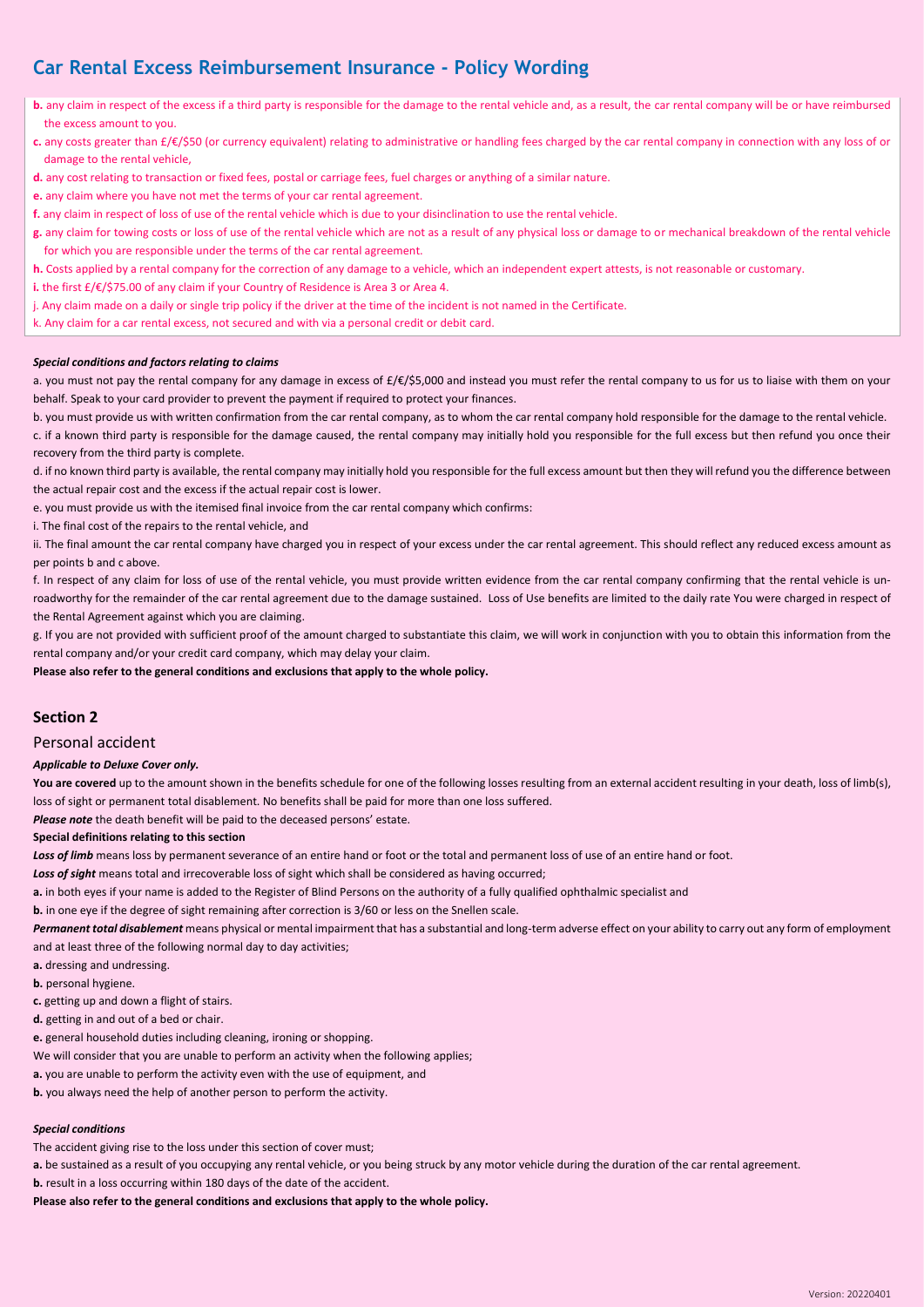# **Section 3**

## Personal possessions cover

## *Applicable to Deluxe Cover only.*

**You are covered** up to the amount shown in the benefits schedule for the value of personal possessions which are stolen from your rental vehicle. The maximum payment for any single item is shown in the benefits schedule. The maximum payment for any single item for which an original receipt, proof of purchase or insurance valuation (obtained prior to the loss) is supplied is £/€/\$75. The maximum payment for any single item for which an original receipt, proof of purchase or insurance valuation is not supplied is £/€/\$25. The maximum payment for tobacco, alcohol or fragrances (perfumes, aftershaves) is £/€/\$50. All payments under this section are subject to a maximum of £/€/\$300 for all such items

All claims are based on the value at the date of loss less a deduction for wear, tear and depreciation as follows;

| Age of equipment | Proportion of original purchase price |
|------------------|---------------------------------------|
| Up to 1 year     | 85%                                   |
| Up to 2 years    | 70%                                   |
| Up to 3 years    | 50%                                   |
| Up to 4 years    | 25%                                   |
| Up to 5 years    | 10%                                   |
| Over 5 years     | Nil                                   |

**You are not covered for**

**a.** the first £/€/\$50 in respect of each claim.

**b.**claims arising for theft of cash or valuables.

**c.** claims arising for theft which are not reported to any appropriate police authority within 24 hours of discovery and an official written report obtained.

- **d.** claims from an unattended rental vehicle between the hours of 8pm and 8am local time.
- **e.** claims arising from theft of household goods or anything shipped as freight or under a bill of lading.
- **f.** claims arising from theft of personal possessions from your rental vehicle unless taken from a locked boot, glove box or locked and secured roof box and there is evidence of forced entry which is confirmed by a police report.

**g.** wear, tear and depreciation of the article(s) (see table above).

**Please also refer to the general conditions and exclusions that apply to the whole policy.**

# **Section 4**

## Key cover

You are covered up to the amount shown in the benefits schedule, per period of insurance, for the cost of replacing a lost or stolen rental vehicle key, including replacement locks and locksmith charges.

You are not covered for the cost of replacing locks when only the parts need to be replaced.

**Please also refer to the general conditions and exclusions that apply to the whole policy.**

# **Section 5**

# Curtailment of rental

## *Applicable to Deluxe Cover only.*

You are covered up to the amount shown in the benefits schedule if the car rental agreement is cancelled or cut short on the advice of a medical practitioner. You must be confined to a bed in a hospital, in a hotel or in private accommodation during such time that the vehicle rental was booked and paid for.

**You are not covered for**

**a.** any claim if you are unable to provide a copy of:

i. the car rental agreement, and

ii. a medical certificate from a medical practitioner confirming the nature of the illness, dates of the illness and the dates you were confined to bed. **b.** any claim if the car rental agreement was for less than 7 days.

**Please also refer to the general conditions and exclusions that apply to the whole policy.**

# **Section 6**

## Drop off charges

#### *Applicable to Deluxe Cover only.*

You are covered up to the amount shown in the benefits schedule for any drop off charges you incur through the car rental company in the event of there being no one on the car rental agreement available to return the rental vehicle to the originally intended car rental station following an accident/illness.

You are not covered for any claim

a) if your car rental agreement is a one way rental (where the car is picked-up and dropped-off at a different rental branch).

b) unless you can provide written evidence from a doctor or hospital to confirm the reason for your inability to drive the rental vehicle.

**Please also refer to the general conditions and exclusions that apply to the whole policy.**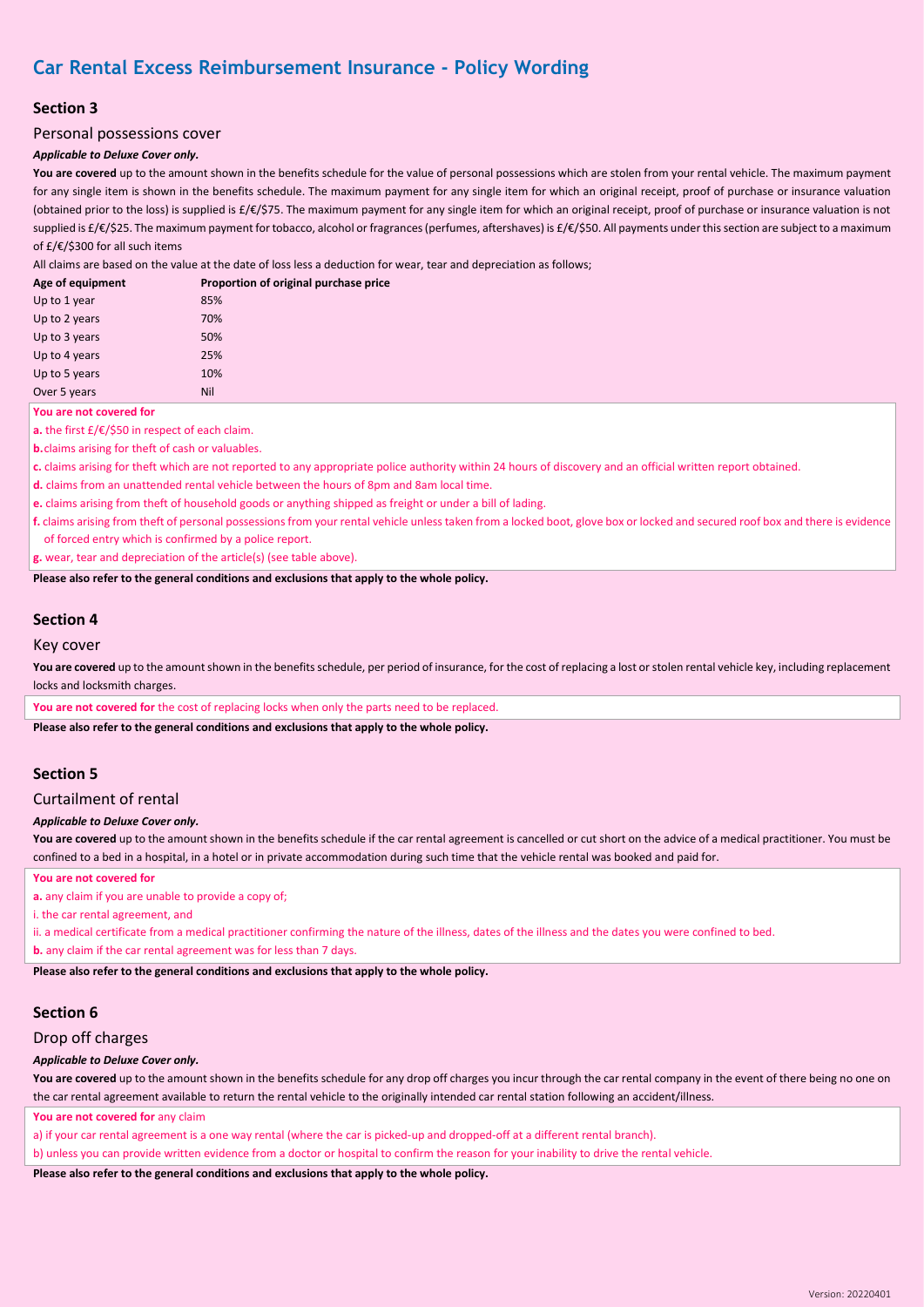# **Section 7**

Lock out

### *Applicable to Deluxe Cover only.*

You are covered up to the amount shown in the benefits schedule in the event that you are unintentionally locked out of a rented vehicle with the keys inside for the necessary costs incurred to open the car without causing any further damage. The rental company must approve the locksmith prior to a locksmith being called out. **Please also refer to the general conditions and exclusions that apply to the whole policy.**

# **Section 8**

## Misfuelling

#### *Applicable to Deluxe Cover only.*

You are covered up to the amount shown in the benefits schedule for costs you incur in respect of flushing the engine of the incorrect fuel, additional travel expenses or vehicle recovery if you put the wrong type of fuel into the rental vehicle.

**You are not covered for**

**a.** any claims for the cost of repair or replacement of any mechanical part or damage to the engine arising from the use of the incorrect fuel.

**b.** any costs associated with any missed departure.

**c.** any costs from any consequential loss whatsoever. Claims shall only be paid for those losses which are specifically stated under the terms of this insurance.

**Please also refer to the general conditions and exclusions that apply to the whole policy.**

# **Section 9**

### Road rage

### *Applicable to Deluxe Cover only.*

You are covered up to the amount shown in the benefits schedule if as a direct result of an accident that has involved your rental vehicle, you suffer a physical assault by another person which results in bodily injury.

#### **You are not covered for:**

**a.** any claim where the physical assault is caused by a relative or a person known to you.

**b.** any claim for bodily injury which is not supported by medical evidence.

**c.** any claim if the incident is not reported to the police within 24 hours of it taking place and a written report obtained.

**d.** any claim if you or one of your passengers contributed either vocally or physically to the incident, other than the initial accident.

**e.** any claim if the incident occurred outside the territorial limits shown on your certificate of insurance.

**Please also refer to the general conditions and exclusions that apply to the whole policy.**

# **Section 10**

#### Car jacking cover

#### *Applicable to Deluxe Cover only.*

You are covered up to the amount shown in the benefits schedule if as a direct result of the theft or attempted theft of your rental vehicle, you suffer a physical assault by another person which results in bodily injury.

### **You are not covered for**

**a.** any claim where the physical assault is caused by a relative or a person known to you.

**b.** any claim for bodily injury which is not supported by medical evidence.

- **c.** any claim if the incident is not reported to the Police within 24 hours of it taking place and a written report obtained.
- **d.** any claim if you or one of your passengers contributed either vocally or physically to the incident, other than the initial accident.

**e.** any claim if the incident occurred outside the territorial limits shown on your certificate of insurance.

### **Please also refer to the general conditions and exclusions that apply to the whole policy.**

### **General conditions that apply to the whole policy**

- **1.** you must take all reasonable precautions to avoid an accident, injury, serious illness ortheft.
- **2.** this policy must have been purchased prior to the commencement of a car rental agreement for which you wish this policy to be operative.
- **3.** the rental period must fall fully within the period of insurance regardless of when the incident occurred.
- **4.** cover, during the period of insurance, will take effect from the time you take legal control of the rental vehicle and will cease at the time the car rental company assumes control of the rental vehicle whether at its business location or elsewhere.
- **5.** this insurance is provided for not more than one rental vehicle at any one time, which may be driven and operated by you.
- **6.** written notice of accidents, proceedings or any other events that may give rise to a claim must be given to us within 31 days of you being charged by the Car Rental Company.
- **7.** all certificates, information and evidence required by us shall be furnished at the expense of you or your legal representatives and shall be in such form and of such nature as we may prescribe. You shall as often as may reasonably be required submit to a medical examination on behalf of the insurer at your expense.
- **8.** except with our written consent, you or your representative(s) are not entitled to admit liability on our behalf or to give any representations or other undertakings binding upon us. We shall be entitled to the absolute conduct, control and settlement of all proceedings arising out of or in connection with claims in your name.
- **9.** we may at our own expense take proceedings in your name to recover compensation from any third party in respect of any indemnity provided under this policy and any amounts recovered shall belong to us. You agree to provide all reasonable assistance to us to recover such amounts.
- **10.** any fraud, concealment, or deliberate misstatement either in the application on which this insurance is based or in relation to any other matter affecting this insurance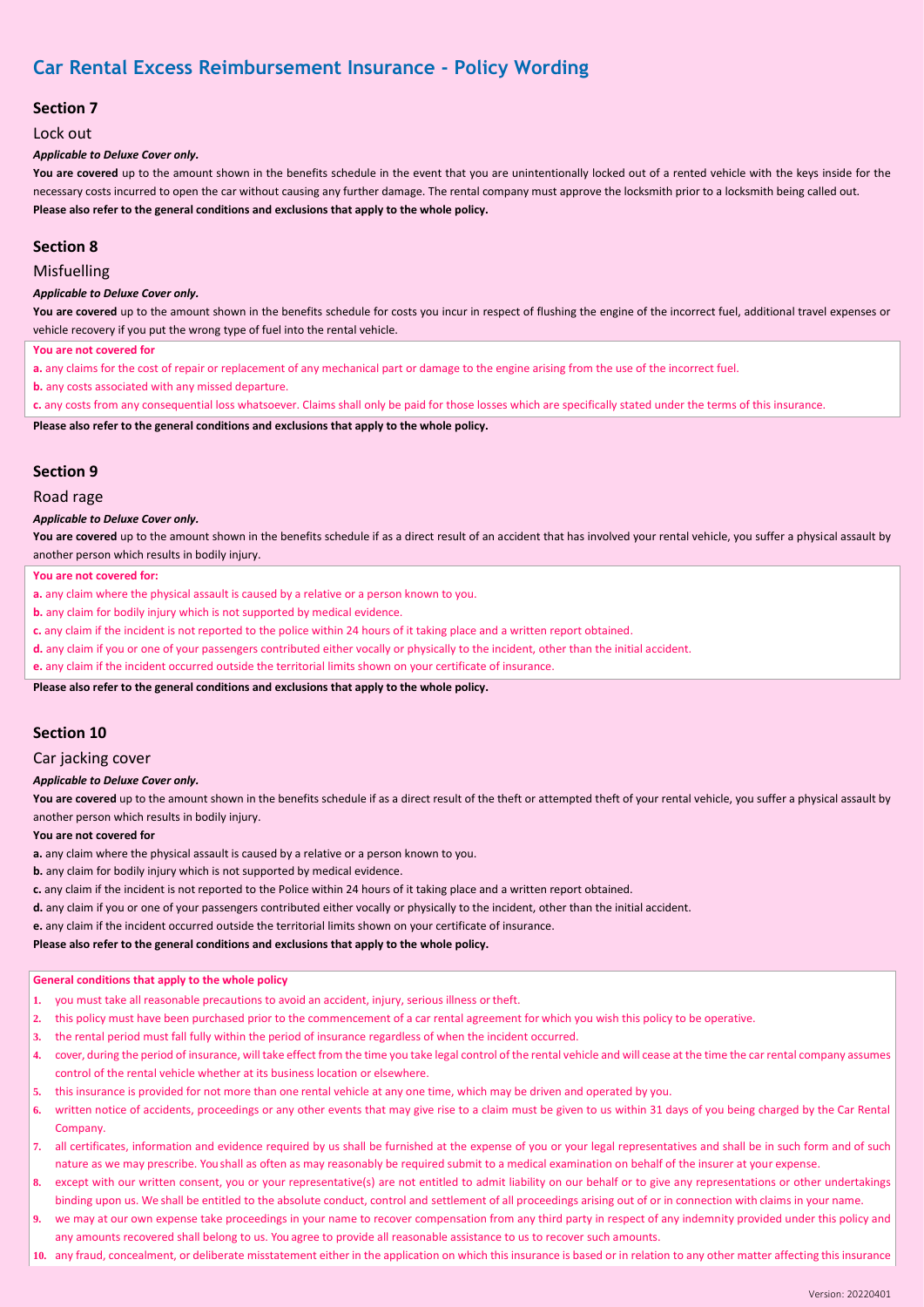or in connection with the making of any claim hereunder shall render this insurance null and void, all claims hereunder shall be forfeited and we may inform the police of the circumstances.

**11.** The policy denomination is the same as that that in which the premium was paid.

## **General exclusions that apply to the whole policy**

- In addition to the exclusions listed under each section of cover within this policy, the insurer shall not be responsible for;
- **1.** any claim for a rental in your country of residence if you have purchased the Standard level of cover.
- **2.** any costs greater than £/€/\$50 (or currency equivalent) relating to administration and handling charges raised by the car rental company in connection with any loss of or damage to the rental vehicle.
- **3.** any cost relating to transaction or fixed fees, postal or carriage fees, fuel charges or anything of a similar nature.
- **4.** Any damage or injury caused to third party property or persons.
- **5.** any claim if you have not paid in full the appropriate premium.
- **6.** any claim if you;
	- *a.* do not hold a full and valid and internationally recognised driving licence, or
	- *b.* the driver at the time is not a named person on the car rental agreement.
- **7.** any claim if the car rental agreement is for longer than;
	- *a.* 60 continuous days under an annual policy, or
	- 180 continuous days under a daily policy, or

the period for which cover has been purchased.

- **8.** claims arising directly or indirectly from;
	- *a.* your suicide or attempted suicide.
	- your self inflicted injury or illness.
	- your wilful exposure to danger (except in an attempt to save human life).
	- *d.* you being under the influence of alcohol or drugs (other than drugs taken in accordance with treatment prescribed and directed by a registered medical practitioner, but not for the treatment of drug addiction).
	- the rental car being used in, or training for, racing competitions, trials, rallies or speed testing.
- **9.** claims directly or indirectly caused by;
	- any fraudulent, dishonest or criminal act committed by you or any other person you are in collusion with.
	- *b.* driving the rental vehicle in violation of the terms of the car rental agreement.
	- persons who are not named on the car rental agreement.
	- drivers who are aged under 21 years or over 84 years at the time of purchasing this policy.
- **10.** claims relating to;

the rental of vehicles with a retail purchase price in excess of £/€/\$50,000, and/or vehicles which are over 20 years old or which have not been manufactured for 10 years or more.

*b.* the rental of a motor home, trailer, caravan, van, truck, non-passenger carrying vehicle, vehicle that carries more than 9 people including the driver, motorcycle, moped, motorbike, off-road vehicle or a recreational vehicle, unless shown specifically on the certificate of insurance. automobiles or other vehicles, which are not rental vehicles rented from a licensed car rental company.

- losses occurring whilst driving on safaris or adventure trails unless you are driving on a public highway at the time of the occurrence.
- **11.** claims from loss or destruction of, or damage to any property whatsoever, or any loss or expense whatsoever resulting in or arising there from, or any consequential loss of any legal liability of whatsoever nature, directly or indirectly caused by or contributed to, or arising from;
- ionising radiation or contamination by radioactivity from any nuclear fuel or from any nuclear waste from the combustion of nuclear fuel; or *b.* the radioactive, toxic, explosive or other hazardous properties of any explosive nuclear assembly or nuclear component thereof;
- **12.** loss or damage directly or indirectly occasioned by happening through or in consequence of war, an act of terrorism, invasion, acts of foreign enemies, hostilities (whether war be declared or not), civil war, rebellion, revolution, insurrection, military or usurped power or confiscation or nationalisation or requisition or destruction of or damage to property by or under the order of any government or public or local authority.
- **13.** losses in respect of any property or expenses more specifically insured or any claim which but for the existence of this insurance should be recoverable under any other insurance.
- **14.** claims, or incidents that may give rise to a claim, not notified directly in writing to us within 31 days of you being charged by the Car Rental Company.
- **15.** losses occurring from driving whilst not on a public highway, except when travelling to and from accommodation that is only accessible by unmade road and, in these circumstances, due care and attention must be exercised to minimise risk of any damage to the rental vehicle.
- **16.** any expenses assumed, waived or paid by the car rental company or its own insurers.
- **17.** claims for wear and tear, mechanical failure or damage not as a result of a collision, gradual deterioration, insect or vermin, inherent vice or damage.
- **18.** any expenses reimbursed by your employers'insurer.
- **19.** Any claim for cleaning of the vehicle or removal of any waste.
- **20.** Any claims relating to rentals in Armenia, Dominican Republic, Iceland or Jamaica.
- **21.** Any claims settled by You in cash.
- **22.** Any diminution of the hire car, as a result of repairs.
- **23.** Damage to the interior or contents of the Rental Vehicle or loss of the Rental Vehicle contents.